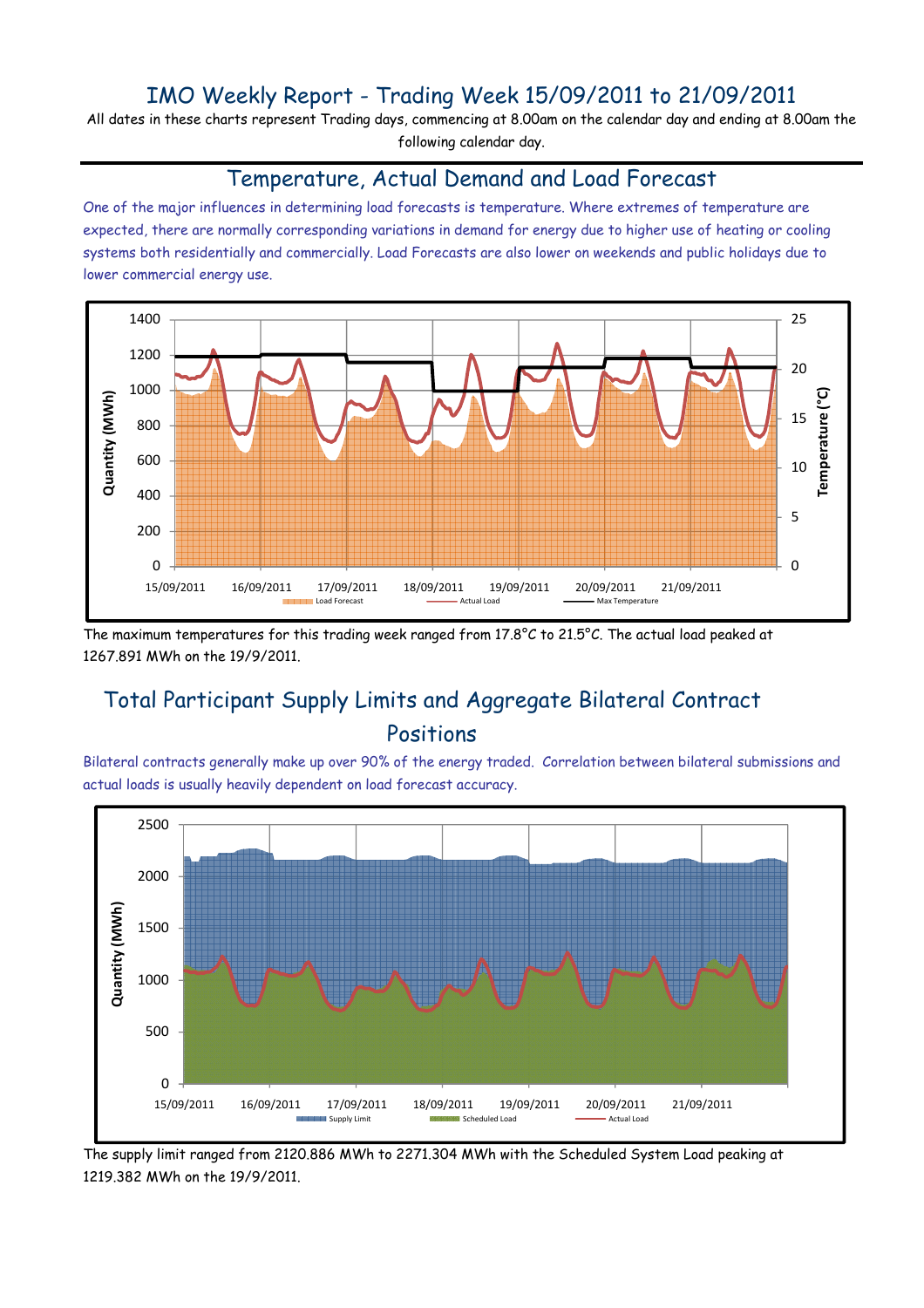### Net Balancing Market Trades

Bilateral contracts and STEM trading are generally based on the forecast energy requirements of Participants. When the forecast requirements are higher or lower than the actual requirements for a day, this Market energy must be bought and sold in the balancing mechanism. This graph shows the estimated net balancing trades.



The majority of the balancing activity this week occurred within Balancing Supply. The maximum balancing demand for the week reached 82.947 MWh on the 20/9/2011. The maximum balancing supply for the week reached -268.51 MWh on the 16/9/2011.

# Total Traded Energy

This chart represents a comparison between the total net energy that is traded in Bilateral Contracts, the STEM and the balancing mechanism. Balancing Supply represents cases in which the total contract position is greater than the demand and customers must supply energy back to balancing. Balancing Demand represents cases in which the total contract position is less than the demand and customers must purchase energy from balancing.



Total balancing supply equalled -25625.54 MWh whereas total balancing demand equalled 627.64 MWh. The Total STEM Traded quantity was 16779.906 MWh, with the STEM Clearing Quantity ranging between 5.698 MWh and 154.658 MWh.